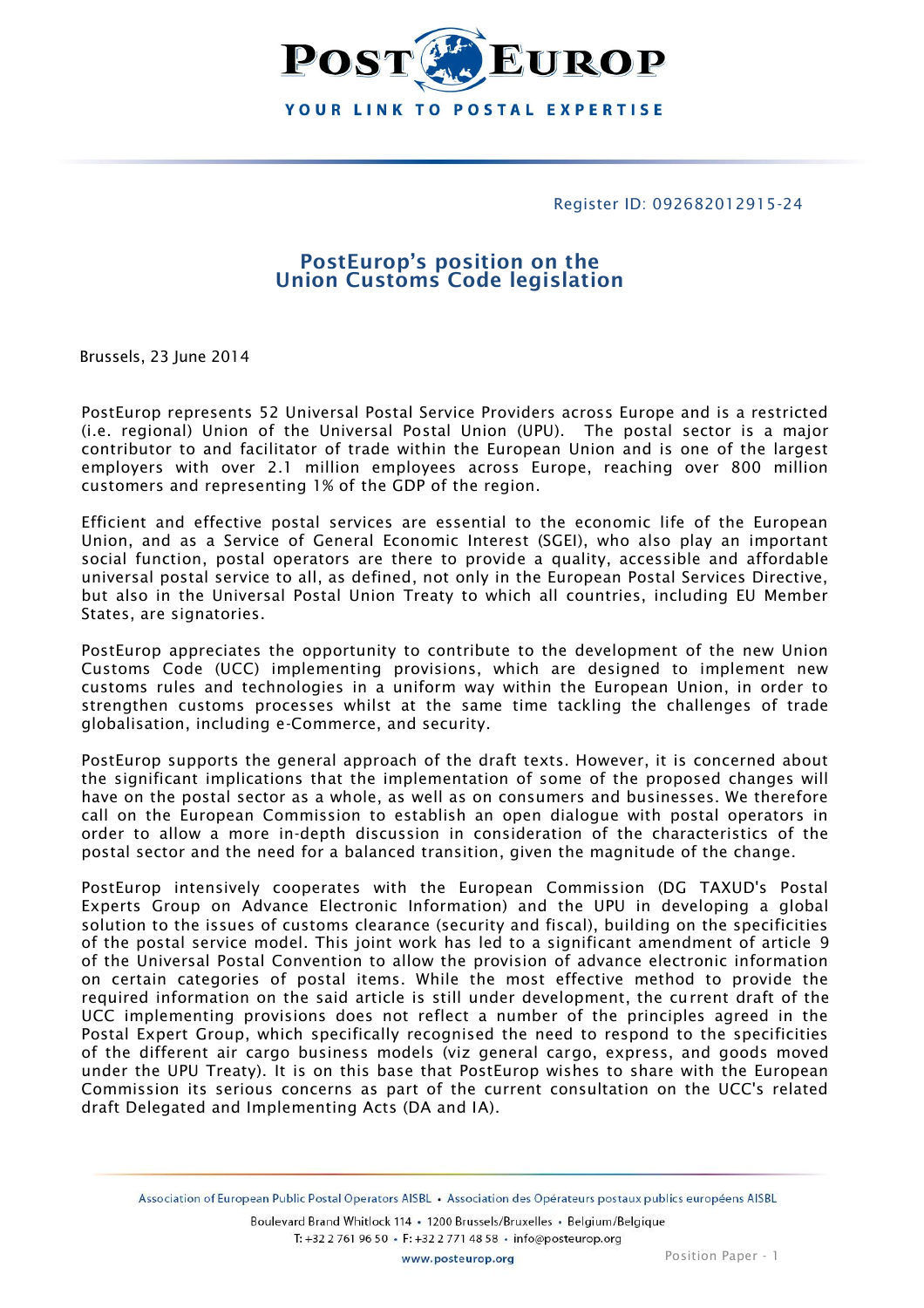

It is essential that a EU solution be aligned to the UPU framework and the postal service and supply chain models in order to facilitate the standard, global exchange of postal flows. PostEurop wishes to reiterate that definitions and procedures related to post in the DA and IA should also be in-line with the UPU Treaty.

Further, it should be noted that the requirement for advance electronic information for all import and export postal shipments will lead to significant costs for all stakeholders. It will involve considerable investment in IT, processes, product adaptation, training and substantial customer support throughout the whole postal supply chain, including across its dense national retail network, with a potential adverse impact on accessibility and affordability. Besides, at the national customs authorities' level, this presents a highly challenging task and requires substantial investment in IT and other resources in a very short timeframe.

PostEurop also recognises the desire within the UCC to enable simplifications for economic operators who have Authorised Economic Operator (AEO) accreditation. However this raises a concern for postal operators as the current AEO rules strongly limit postal operators' opportunity to achieve accreditation, specifically as they have a defined universal service obligation to provide a nationwide access channel that is open to all at multiple access points. Postal services link consumers and small and medium enterprises worldwide and are a recognised vehicle for the growth in e-commerce, underpinning the indispensable role postal operators collectively play in international trade. Postal operators are established entities with very robust procedures in place, and their access to AEO facilitation is justified and in the interest of EU citizens and economy. As the UCC clearly sets out the AEO status as a requirement for any facilitation under future EU customs legislation, it should be recognised that postal operators, as one of the major trade facilitators within the EU, are limited in their opportunity to achieve this status under the existing rules. PostEurop therefore requests that the AEO rules be reviewed and adapted to the postal service and supply chain models.

PostEurop urges the European Commission to engage in an open dialogue that would help devise regulations building on the strengths of the postal service model, the work already underway at the UPU and the postal supply chain features such as global tracking, messaging capabilities and robust operational/security standards. PostEurop also requests that the specific context in which they provide their services (such as the profile of their customer base, the international treaties governing their activities and the sheer volumes that are handled) be acknowledged and facilitated within the UCC. The dialogue should be conducted in consistency with the European Commission's roadmap for completing the single market for parcel delivery in order to boost e-commerce in the EU and to ensure that e-retailers and consumers have access to affordable and high-quality parcel delivery services. The postal operators are fully engaged in this initiative as it is completely in line with their strategic development perspectives. Regulation resulting from this dialogue will meet the legitimate needs of both government agencies and operators, offering the best framework for the development of safe and secure commerce and communication for the benefit of the EU public and enterprises.

PostEurop's postal operators request that the postal service model and the postal supply chain be recognized in their own right, and observe that the simple deletion of existing exemptions is not an appropriate solution. PostEurop recognises the necessity and the complexity of customs legislation and suggests that a specific review of the impact on the postal sector be undertaken, in close cooperation with all relevant departments within the European Commission, given the possible adverse impact such changes could have on the various stakeholders, citizens and commerce of the European Union.

Association of European Public Postal Operators AISBL · Association des Opérateurs postaux publics européens AISBL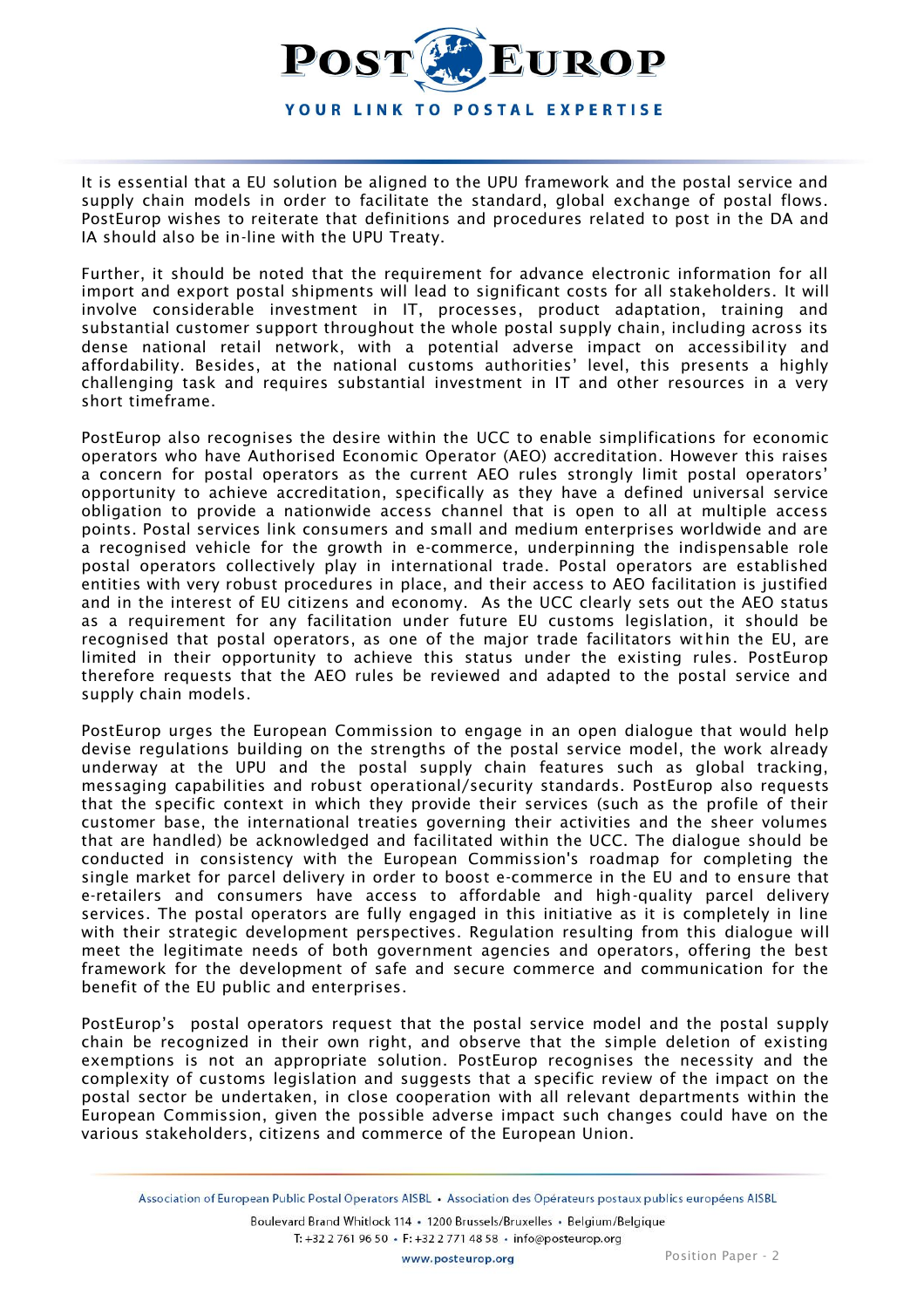

PostEurop would like to draw all stakeholders' attention to those proposals of the DA and IA which are in conflict with the universal postal service obligations and would jeopardize the future position of the postal sector in the global economy. More detailed material is provided in the annex to this paper to describe issues and potential solutions.

PostEurop is willing to engage in an open and constructive dialogue with the European Commission and other concerned stakeholders, in continuation to the excellent cooperation in the Postal Experts Group.

www.posteurop.org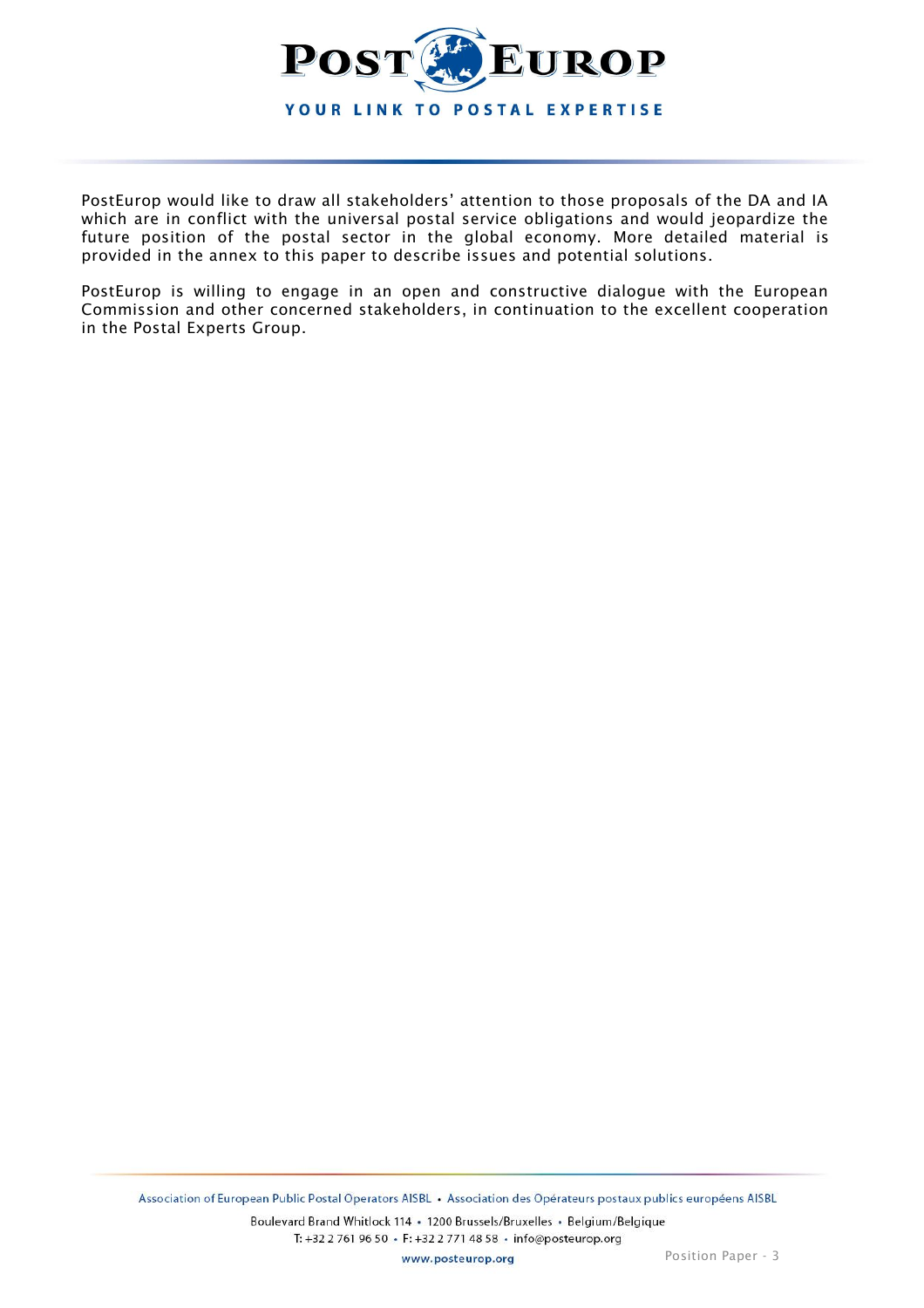

This position paper is unanimously supported by the following Public Postal Operators of the 28 EU Countries:

| Country                                      | <b>Public Postal Operators</b> |  |
|----------------------------------------------|--------------------------------|--|
| Austria                                      | Österreichische Post AG        |  |
| Belgium                                      | bpost                          |  |
| <b>Bulgaria</b>                              | Bulgarian Posts plc            |  |
| Croatia                                      | Hrvatska pošta d.d.            |  |
| Cyprus                                       | Cyprus Post                    |  |
| Czech Republic                               | Česká pošta                    |  |
| Denmark                                      | Post Danmark A/S               |  |
| Estonia                                      | Omniva (Eesti Post)            |  |
| Finland                                      | Itella Oyj                     |  |
| France                                       | Le Groupe La Poste             |  |
| Germany                                      | Deutsche Post AG               |  |
| Greece                                       | Hellenic Post - ELTA S.A.      |  |
| Hungary                                      | Magyar Posta                   |  |
| Ireland                                      | An Post - General Post Office  |  |
| Italy                                        | Poste Italiane S.p.A.          |  |
| Latvia                                       | Latvijas Pasts                 |  |
| Lithuania                                    | AB Lietuvos paštas             |  |
| Luxembourg                                   | Post Luxembourg                |  |
| Malta                                        | Malta Post plc                 |  |
| Netherlands                                  | PostNL                         |  |
| Poland                                       | Poczta Polska                  |  |
| CTT - Correios de Portugal, S.A.<br>Portugal |                                |  |
| Romania                                      | C.N. Posta Romana S.A.         |  |
| Slovak Republic                              | Slovenská pošta, a. s.         |  |
| Slovenia                                     | Pošta Slovenije d.o.o          |  |
| Spain                                        | Correos y Telégrafos S.A.      |  |
| Sweden                                       | Posten AB                      |  |
| Royal Mail International<br>United Kingdom   |                                |  |

For further information and action please contact:

**Mr Reinhard Fischer Mr Nicolaas van der Meer** Working Group at PostEurop Transversal at PostEurop<br>E: R.Fischer-Zoll@dpdhl.com E: nicolaas.van.der.meer@

Chair of the Customs Chair of the Security & Customs E: [nicolaas.van.der.meer@postnl.nl](mailto:nicolaas.van.der.meer@postnl.nl)

*POSTEUROP is the association which represents European public postal operators. It unites its members and promotes greater cooperation. PostEurop is committed to supporting and developing a sustainable and continuously innovative European postal market accessible to all customers and ensuring a modern and affordable universal service. Our Members represent 2.1 million employees across Europe and serve up to 800 million customers daily through over 175,000 counters*

Association of European Public Postal Operators AISBL · Association des Opérateurs postaux publics européens AISBL

Boulevard Brand Whitlock 114 · 1200 Brussels/Bruxelles · Belgium/Belgique T: +32 2 761 96 50 · F: +32 2 771 48 58 · info@posteurop.org

www.posteurop.org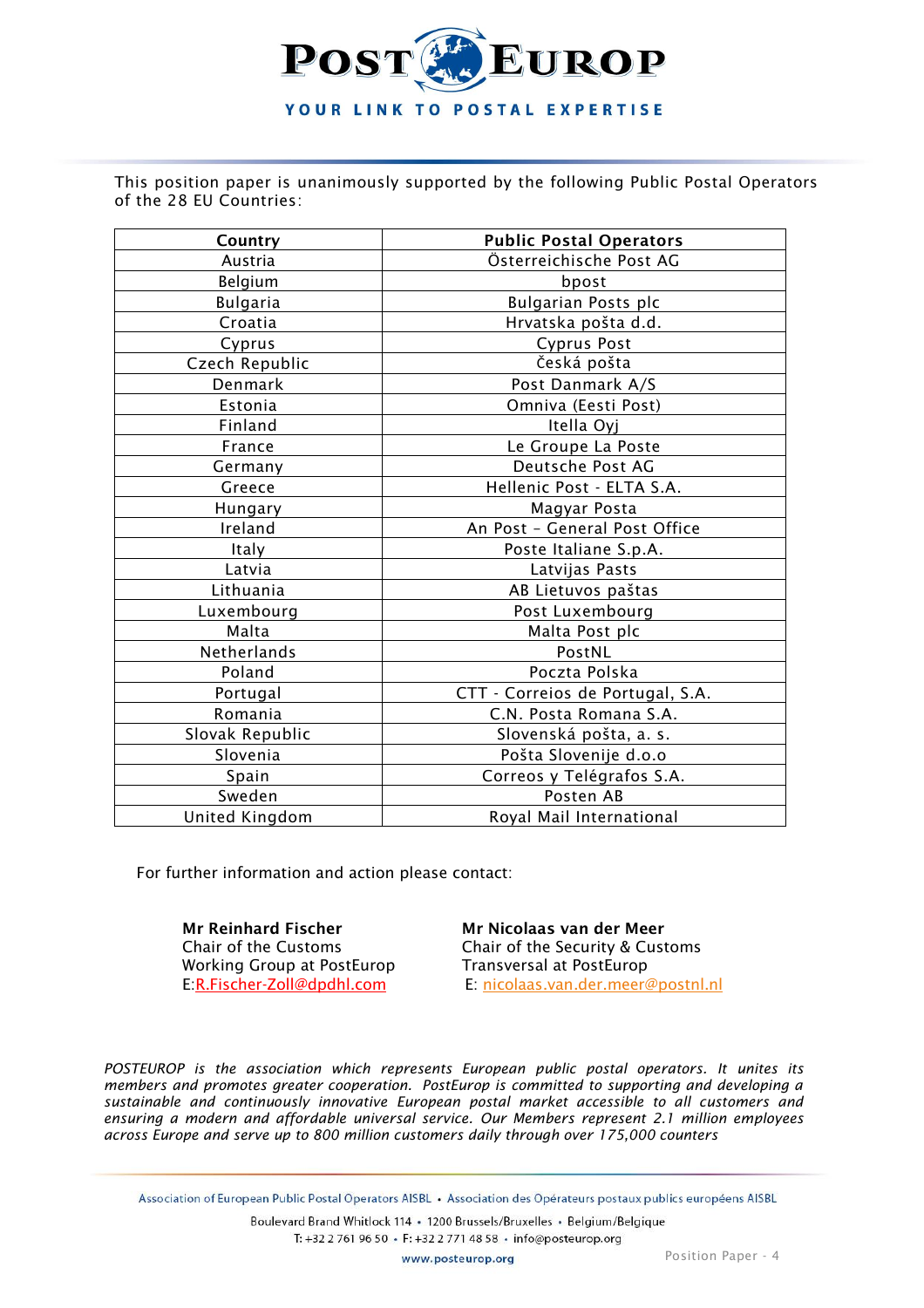

# **Table of Content**

- 1. Definitions
- 2. Advance Electronic Information (AEI)
	- 1. Postal items waived from the obligation to lodge an entry summary declaration
	- 2. Risk analysis
	- 3. Item number as unique identifier for item level information
	- 4. Assessment complete status
	- 5. Data set
	- 6. Dual filing
	- 7. Phased approach
	- 8. AEI on outbound flows
- 3. Representation
- 4. Office of destination / office of first entry
- 5. Temporary storage

**Annex 1:** Global single model for Advance Electronic Information process for aviation

security risk assessment purposes for postal flows

**Annex 2:** UPU Legislation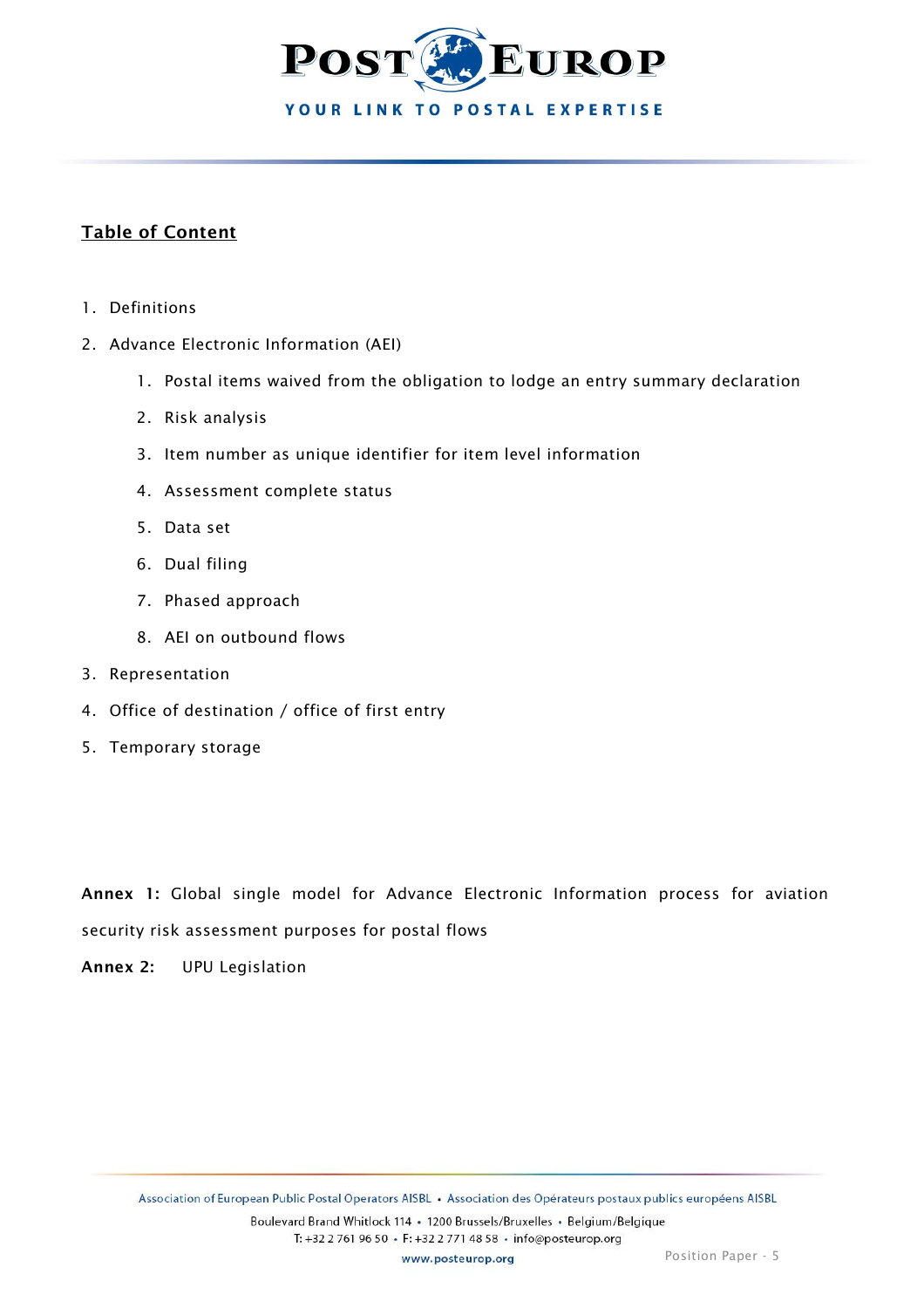

## **1. Definitions**

Article IA-I-1-0, definition n° 17, items of correspondence

PostEurop supports the definition of "items of correspondence" as stated in the article referenced above.

PostEurop advocates a consistent use of "items of correspondence" throughout the IA and the DA when referring letter mail items moved under the rules of the UPU treaties. A number of provisions in the DA uses other expressions, not defined, such as "letters and postcards" and should be replaced with "items of correspondence" for consistency purposes.

#### **2. Advance Electronic Information (AEI)**

#### **2.1 Postal items waived from the obligation to lodge an entry summary declaration**

Article DA-IV-1-01 (410-03-DA [Article 410-07 MCCIP])

#### **Waiver from the obligation to lodge an entry summary declaration**

| UCC implemented<br>provision | UCC empowering<br>provision | Current IP provision | Annex I | Adoption<br>procedure |
|------------------------------|-----------------------------|----------------------|---------|-----------------------|
| Article 127 (2)(b)           | Article 131 (1)             | Article 181c         |         | DA                    |

#### **Comments on the article**

Art. DA-IV-1-01 defines waivers from the obligation to lodge an entry summary declaration. In the list, letters (c) [letters and postcards, moved under the rules of the acts of the Universal Postal Union] and (q) [consignments whose weight does not exceed 250 grams] are applicable to postal items. PostEurop is drawing the Commission's attention to a number of serious issues raised by the proposed waivers, and is requesting that a specific discussion be launched on this crucial issue. In line with the principles of risk-based security measures and the need for security measures to not hamper the supply chain, the introduction of a weight limit under which the additional layer of advance electronic information (AEI) is not required is a sound approach. Requiring advance information for items that are not deemed to cause severe damage to civil aviation, or for which the cost, efforts and disruption to the supply chain is considerable, would not be proportionate to the objectives and the marginal gain in security benefit. Any limit has to be relevant from an aviation security perspective and aligned to the weight standards that are meaningful to the concerned supply chains. Because postal operators are already using such weight and size standards for worldwide exchanges, PostEurop is requesting that those which have been laid down in the UPU Acts are used in the UCC IP. The operational and financial processes of postal operators are very much influenced by these standards and introducing different ones would cause enormous extra costs, which would unavoidably result in higher postal tariffs, at the expense of consumers and (e-commerce) traders.

In addition, Article 127 2.b) of the UCC states that the obligation to lodge an entry summary declaration is waived "… where required by international agreements ." As article 9 of the Universal Postal Convention (UPC, a treaty signed by all EU MS), was modified by the UPU

Association of European Public Postal Operators AISBL · Association des Opérateurs postaux publics européens AISBL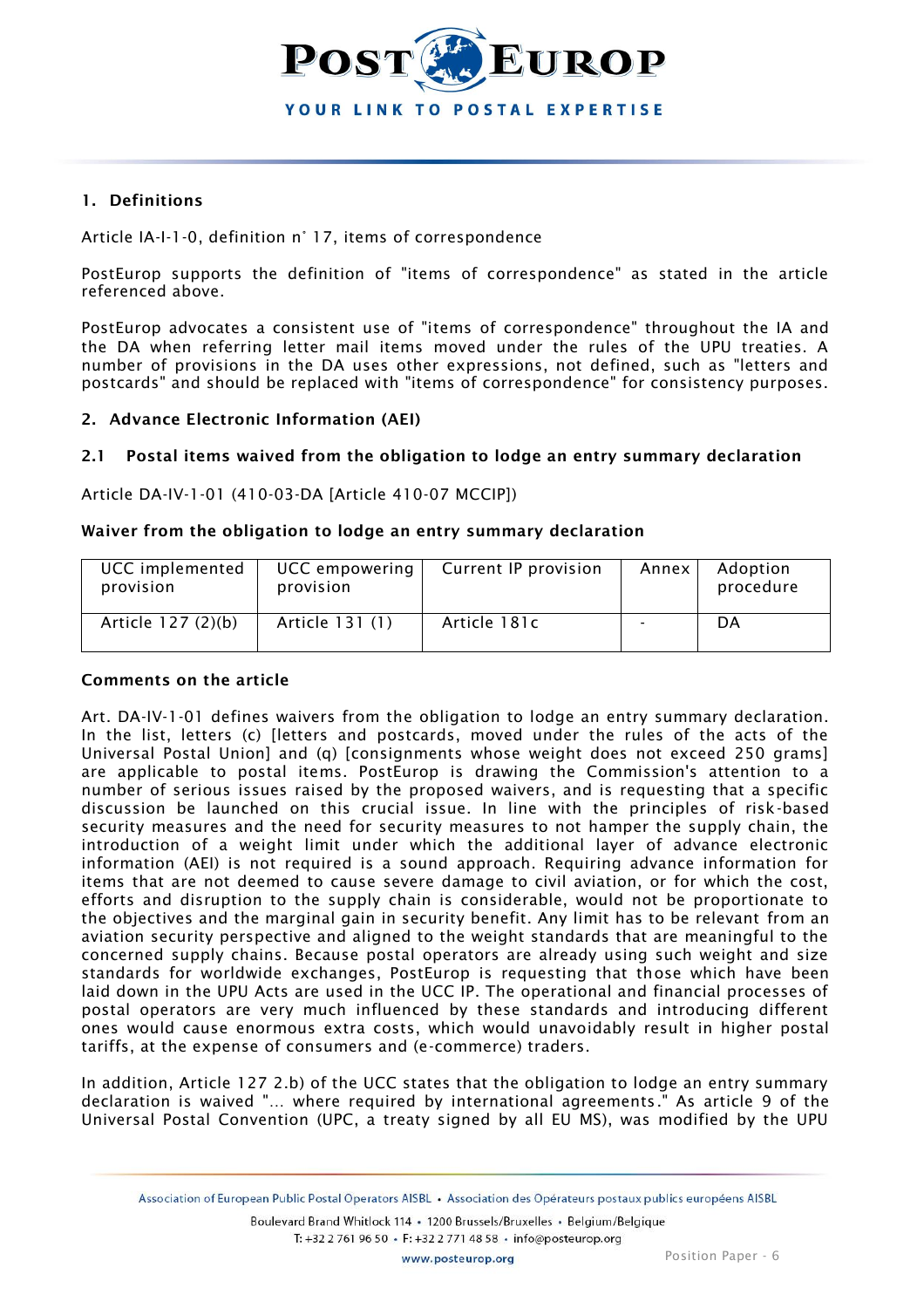

Doha Congress in 2012, in close cooperation with the EC and the MS, to allow the provision of AEI when required, the resulting provisions must be recognised by the EU. PostEurop, as regional Union of the UPU, is actively involved in the preparation of the art. 9 implementing provisions, based on the UPU format classification of letter post items described below.

The UPU adopted a system to classify letter post items based on their format. It very much facilitates the handling of postal receptacles (bags and trays) and is based on efficient operational models to feed sorting machines. Gains in efficiency are reflected in the remuneration between postal operators (terminal dues), to the benefit of customers.

The UPU Acts (art. 121 and 124 of the Letter Post Regulations, see annex 2) define 3 formats: P (petit) for small letters, G (grand) for large letters (also called flats) and E (encombrant) for bulky letters (typically associated to so-called "packets" or "petit paquet". PostEurop proposes to use the weight criterion of a maximum weight of 500 grams that postal operators already are familiar with for separating the P- and G-formats from the Eformats, to define the type of postal items that will be waived from the obligation to lodge an entry summary declaration (ENS).

It should however be noted that using the E-format weight criterion for AEI requirement on letter post items will still require significant adaptations of the postal product portfolio and related operational procedures. It will also require a major change in customer behaviour. Currently the E-format is unknown to customers and post office personnel. Product definition and features as well as acceptance procedures, which include significant retail outlets issues, need to be redesigned to ensure that CN 23 data is provided and collected for all items subject to AEI requirements (as well as items subject to Customs control though without AEI requirement). For these reasons, PostEurop is requesting an extended transition-period, before the concerned DA and IA provisions become fully applicable.

PostEurop is let to believe that the 250 gram waiver introduced by art. DA-IV-1-01 (q) was set to match the one in Commission regulation (EU) N° 185/2010 on aviation security, whose article 6.2.2 provides an exemption of screening for items below certain limits, published in a restricted decision.

Currently, the threshold for aviation security has little impact on postal operations, as screening is conducted at receptacle (bag or tray) level, not at item level. As most postal operators screen all outbound mail, all items in a receptacle are being screened, regardless of weight. The impact in respect of the ENS waiver and introduction of AEI would be of a totally different scale, because data capture and processing indeed would need to occur at item level. This would create a considerable strain on the postal service, due to the sheer volume of low weight items. The application of the threshold as currently stated in the draft DA, instead of the weight limit the postal operators already work with (500 g) could inflate by over 50 % the number of items for which data must be collected, processed and filed. It would confront both operators and authorities with an insurmountable challenge.

In summary, PostEurop recommends to amend clause DA-IV-1-01 (q) by changing the 250 grams limit to 500 grams. This solution is in line with the international treaty governing the international exchange of postal items, is justified by the characteristics of the postal sector, is straight forward to implement and enforce, and strikes the right balance between the customs and security interests and those of the postal sector and its hundreds of millions customers. Nevertheless PostEurop also requires that a transition period is agreed to allow for worldwide change management and capacity building.

Association of European Public Postal Operators AISBL · Association des Opérateurs postaux publics européens AISBL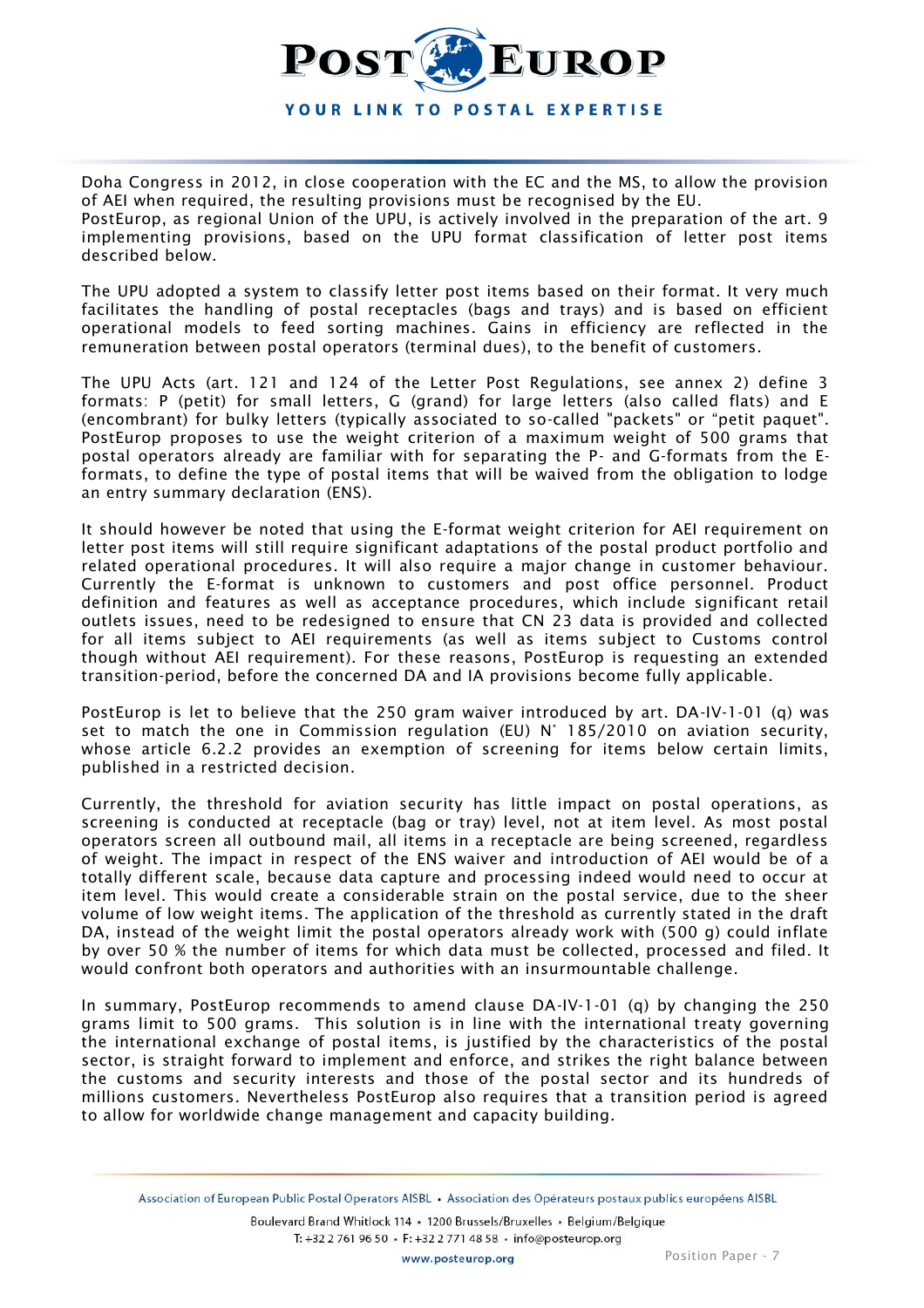

## **2.2 Risk analysis**

Article IA-IV-1-04 (410-04-IA)

## **Risk analysis**

| provision                          | UCC implemented UCC empowering<br>provision | Current IP provision                               | Annex | Adoption<br>procedure |
|------------------------------------|---------------------------------------------|----------------------------------------------------|-------|-----------------------|
| Article 127 (3)<br>and Article 128 | Articles 132(c)                             | Articles 184d(1), 1st<br>sentence, (2) & (3), 184e |       | ΙA                    |

## **Comments on the article**

This article introduces the principle of advance electronic information (AEI), for risk analysis prior to goods arrival. They are linked with the DA provisions regarding the time-limits for lodging the entry summary declaration (ENS), dependent of the mode of transport. Most of the post that enters or leaves the EU territory is transported by air. Therefore this comment concentrates on the effects of the DA and IA proposals for inbound or outbound mail flows by air.

Principles of EU aviation security rules are laid down in Commission regulation n° 300/2008 and measures are laid down in Commission regulation 185/2010 (both regulations have been amended since their initial publication). For the issue at stake, regulation 185/2010 defines a role of "regulated agent" (RA) which is the only entity authorised, under supervision of the national civil aviation authority, to apply the security controls before loading of the aircraft. The controls must be conducted with an authorised method that is appropriate to the nature of the consignment. Articles 6.1.2 and 6.7 of the said regulation, and a separate restricted Commission decision, provide that a consignment that shows signs of significant tampering or that originates from a country deemed as high risk is to be screened with a higher degree of scrutiny until the screener is satisfied that it contains no harmful item. In general terms, a second method of screening is required, and the screening is to be conducted at item level, not receptacle level.

To ensure that the AEI and aviation security processes are well articulated, the following issues need to be closely reviewed:

1. Paragraph 1 of article IA-IV-1-04 states that the risk analysis is to be carried out prior to goods arrival […] "in cases where no risk is identified and no additional risk analysis needs to be carried out." This language is obscure and seems to raise a paradox: the risk analysis is to be conducted prior to goods arrival if the result of the analysis is negative! How may one know the result of the analysis if it has not yet been conducted? Is there an error in the language? Should it perhaps state "before loading" instead of "before arrival"? This clause and its objective need clarification.

In relation with the item just above, the High Risk Cargo and Mail (HRCM) controls described in para. 3 have to be carried out prior to loading. Which cannot be the case if the risk analysis happens before the arrival of the goods in the destination country as described in para. 1. Yet para. 3 doesn't state that the HRCM screening request is to be made prior to loading. This also needs to be clarified.

Association of European Public Postal Operators AISBL · Association des Opérateurs postaux publics européens AISBL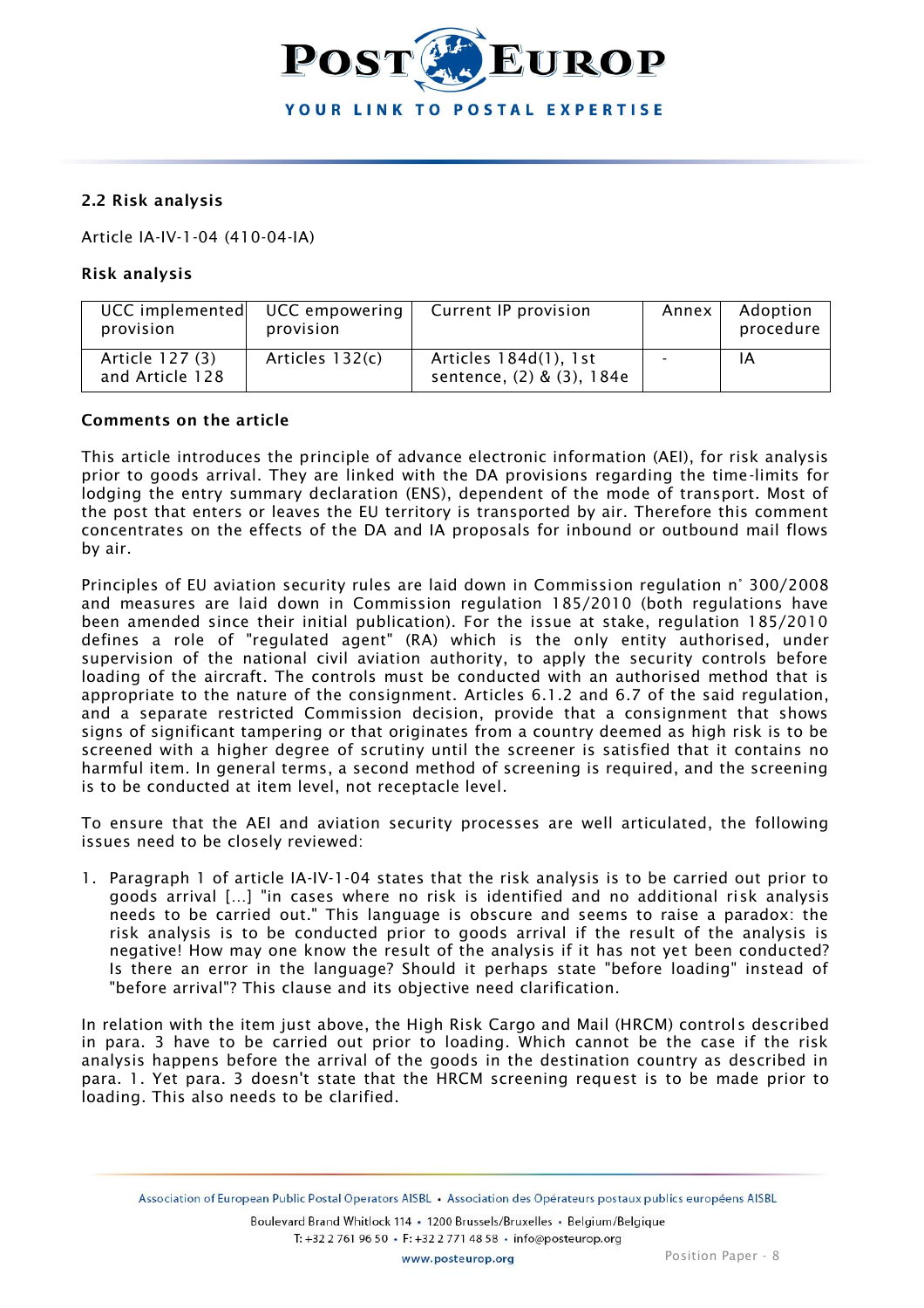

In addition it is important that the instruction to screen a specific item to High Risk Cargo and Mail (HRCM) standards is received as early as possible before the dispatch is closed, to allow flagging this item with an HRCM screening request (this would require IT developments). This would allow screening the item to HRCM standards right away, avoiding having to rescreen it. If the HRCM process as defined by aviation security regulations is kept as is, the consignment process may not be hindered.

- 2. The second paragraph of article IA-IV-1-04 provides that the "lodger" may be notified that the completion of the risk assessment requires further information on the particulars of the entry summary declaration. As the CN23 / ITMATT, if properly completed, already contain all information the postal operators have access to, it would be difficult to respond to such a request because of considerable operational and financial impact.
- 3. The third paragraph of article IA-IV-1-04 (see text below) defines how Customs may, as a result of their assessment of the consignment data, use HRCM screening procedures that exist in the aviation security regulations. This is one of 3 types of requests (referrals), the others being prohibiting the loading of the consignment (Do Not Load or DNL) and requesting additional information. The text follows:

*In the case of air traffic where customs authorities identify a consignment as High Risk Cargo and Mail they shall notify the person who lodged the entry summary declaration and, where different, the carrier, provided that the carrier is connected to the customs system, that the shipment has to be treated as such before being loaded on board an aircraft bound to the customs territory of the Union, in accordance with Regulation (EC) No 300/2008, Regulation (EU) No 185/2010 and the measures adopted pursuant to those acts. This person shall confirm to the customs authorities that the consignment has been rescreened in accordance with High Risk Cargo and Mail requirements laid down in point 6.7 of the Annex to Regulation (EU) No 185/2010 before being loaded on board of an aircraft, or shall confirm that it had already been screened under High Risk Cargo and Mail requirements.*

It is assumed that this procedure will be activated when the risk assessment does not obviously reveal an immediate risk to civil aviation leading to a DNL instruction, but rather a suspicion of such a risk that needs to be cleared up and only a physical screening or examination of the content of the consignment can achieve this. Going along with existing aviation security procedures is a smart way to resolve the issue.

- 4. Para. 3 states that the person who lodged the ENS is to confirm to Customs that the item was rescreened per HRCM standards. This raises 2 issues:
	- In the framework of reg. 185/2010, the regulated agent (RA) carries out the HRCM screening and reports the result of it in the security declaration by assigning an SHR (Secured High Risk) status (or doesn't assign a security status if the result is positive, which prevents loading). Reg. 185/2010 doesn't require any reporting, in case the result of the controls is negative. We recommend that para. 3 of article IA-IV-1-04 states that the confirmation is the assignment of SHR status as reflected on the security declaration when the result of HRCM screening is negative, and only positive results are reported. With any other form of confirmation the draft IA is going beyond reg. 185/2010 and the role and responsibilities of the RA are questioned.
	- With reg. 185/2010, security status is assigned by an RA. Article IA-IV-1-04 para. 3 states that the person who lodged the ENS is to confirm that HRCM control was carried out. Because the person who lodged the ENS is not necessarily a RA, roles and responsibilities need to be clarified.

Association of European Public Postal Operators AISBL · Association des Opérateurs postaux publics européens AISBL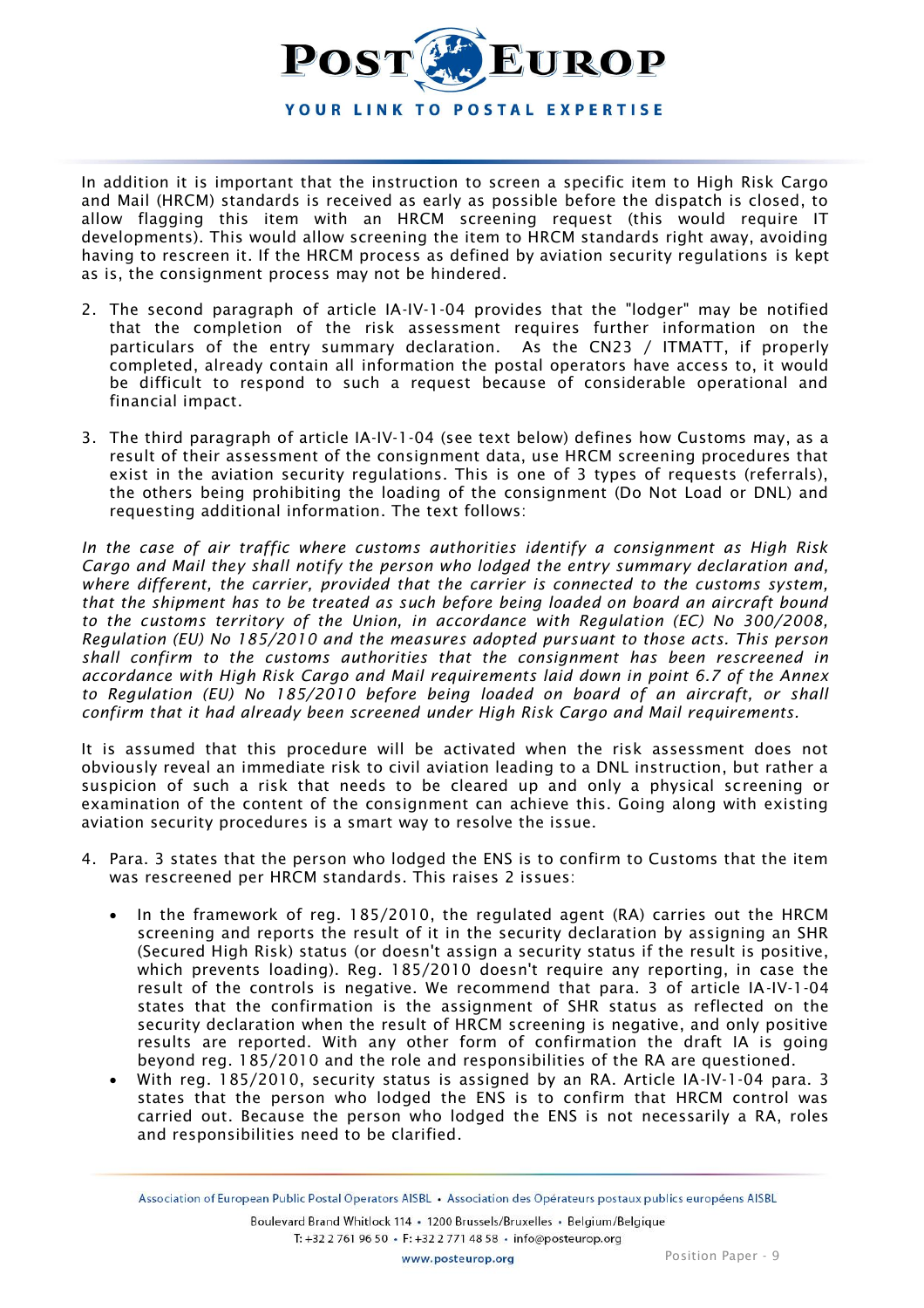

5. The language in para. 4 of article IA-IV-1-04 dealing with loading prohibition (Do Not Load) is of a very broad nature. In the current wording, A DNL decision could be delivered if the risk analysis provides reasonable grounds to consider that the introduction of the goods into the Union would pose such a serious threat to the security and safety of the Union. This is much wider than the immediate risk to civil aviation that was retained as the only possible reason for DNL, and could generate numerous DNL which would be very disruptive to the supply chains.

The UPU has developed and endorsed a model for AEI that is described in annex 1.

#### **2.2 Item number as unique identifier for item level information**

Since the postal business and supply chain models are offering a unique UPU standardized (S10) item identifier to which the CN23 / ITMATT data is attached, and this identifier is referenced, either directly or through a receptacle identifier, throughout messages exchange, it is anticipated that this key feature be used by Customs authorities.

The Master Reference Number as defined in the EU draft implementing provisions (see Article IA-V-2-12 (524-02-IA) and other articles) is not a supply chain standard and its use would require additional cross reference developments for many stakeholders in the supply chain.

We therefore suggest that existing unique identifiers be recognized in the EU regulations. The UPU S10 unique identifier is compliant with the WCO SAFE Unique Consignment Reference. This would in addition facilitate exchanges with entities in third countries that would not be able to use an EU specific identifier.

#### **2.3 Assessment complete status**

The current version of the draft implementing provisions does not include that feedback is provided to the postal operator to confirm that the risk assessment was completed and no further action is required. Such positive confirmation is needed to provide assurance that the origin postal operator can proceed with the closing of the dispatch, the inclusion of the receptacles in a consignment and handing over of the consignment to the carrier.

We suggest that the provisions supporting the MRN be adapted to provide an "assessment complete" status instead, referenced against each unique item ID.

#### **2.5 Data set**

The required data set for risk assessment is not available with the current version of the draft implementing provisions. PostEurop was told that they should be published as annexes at a later stage.

All discussions between postal operators and the TAXUD unit B2 within the Postal Experts working group are based on the CN23 (the WCO-UPU standardised form containing customsrelated information) data set, and its ITMATTT electronic transcription. This data set includes all 7+1 raw elements that WCO Technical Experts Group on Air Cargo Security and TAXUD and Customs authorities have confirmed was fit for risk assessment purposes on post. Until the annexes are agreed PostEurop needs to receive reassurance that the CN23 data set is indeed the one considered for inclusion in the annexes.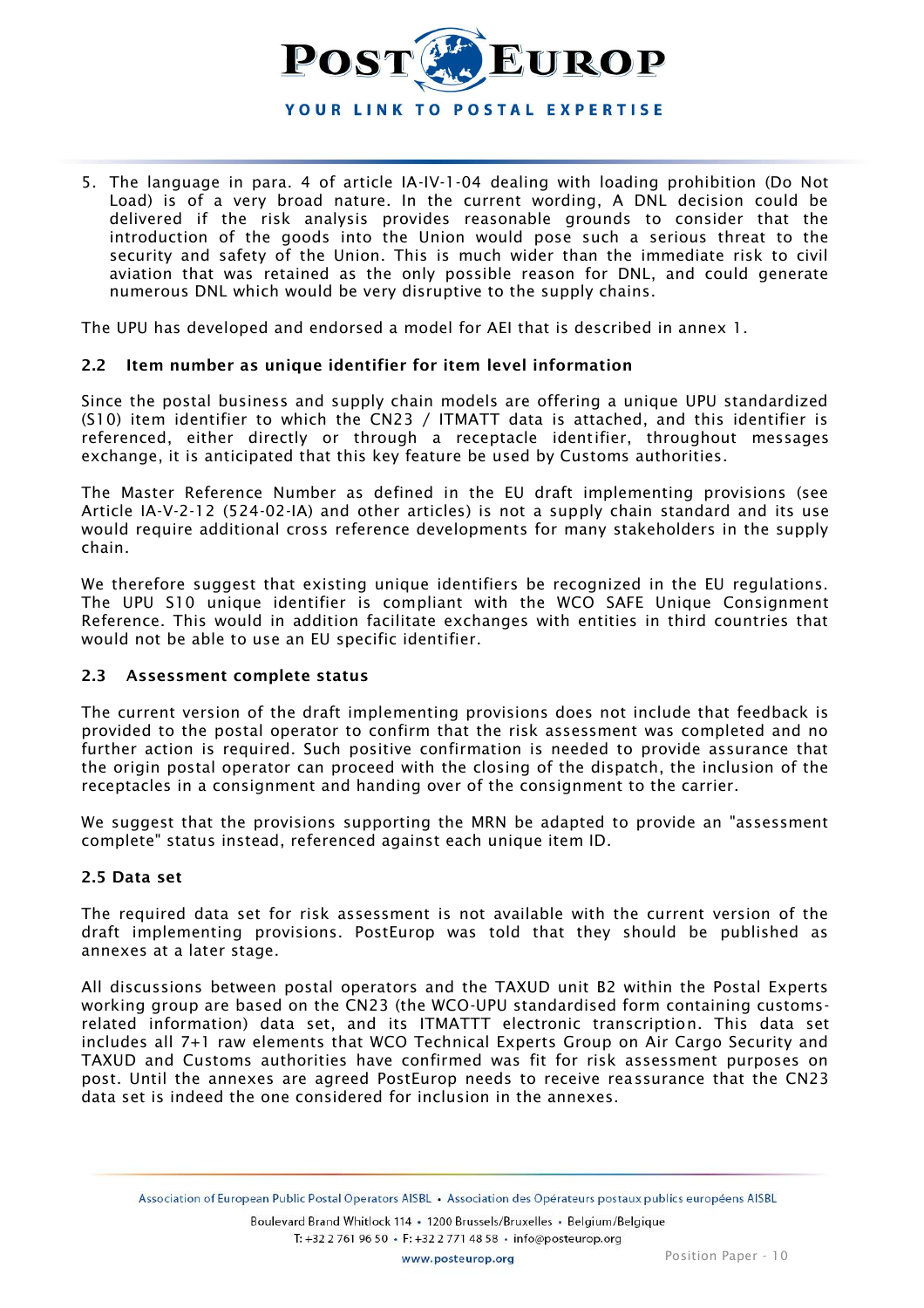

## **2.6 Dual filing**

## Article IA-IV-1-02 (410-02-IA (410-01(4) MCCIP))

#### **Lodging of an entry summary declaration**

| UCC implemented<br>provision | UCC empowering<br>provision | Current IP provision | Annex   | Adoption<br>procedure |
|------------------------------|-----------------------------|----------------------|---------|-----------------------|
| Article 127                  | Article 132(a)              |                      | Annex B | ΙA                    |

The Draft Implementing Act provides for dual filing of the Entry Summary Declaration in its articles IA-IV-01-02 (para 1:The particulars of the entry summary declaration may be subject to two submissions) and IA-IV-01-03. The respective liabilities between the Carrier and the Postal Operator in case of dual filing will need further clarification. The time limits set forth in case of dual filing will need to be assessed and defined.

#### **2.7 Phased approach**

A phased approach has been agreed within the TAXUD unit B2 Postal Experts working group, starting with requirements on EMS and parcels once the Delegated and Implementing Acts come in force, in May 2016. Letter Post would follow later. The provisions of the Acts regulating transition and entering into force are not available yet. PostEurop operators need to receive reassurance of the phased approach, including an intended date for the inclusion of Letter Post. The approach obviously needs to be matched by the development and operationalization of IT by the Customs authorities of each MS. PostEurop is interested to learn about this aspect of the implementation of the UCC and its related Acts.

#### **2.8 AEI on outbound flows**

Title VIII / Chapter 1 of the Delegated and Implementing acts (formalities prior to the exit of goods) lay out the requirements on outbound flows. The scope of the requirements should mirror those of the inbound flow as the postal flows are also mirrored for inbound and outbound flows. Furthermore, we anticipate that the provisions of the Acts regulating transition and entering into force will define a date later than the entry into force of the UCC implementing provisions (May 2016). This date should also be later than the deadline for inbound AEI on Letter Post, to allow availability of resources and build on experience gained on inbound flows. Assurance on this should be obtained from the Commission.

#### **3. Representation**

#### **Article 19 UCC Empowerment**

The requirement of a power of attorney for each and every postal item before allowing the postal operator to proceed to customs formalities would go against the very nature of the postal service model, which is based on door to door integrated delivery of mostly low va lue items at an affordable cost. The cost and delay attached to obtaining a power of attorney

Association of European Public Postal Operators AISBL · Association des Opérateurs postaux publics européens AISBL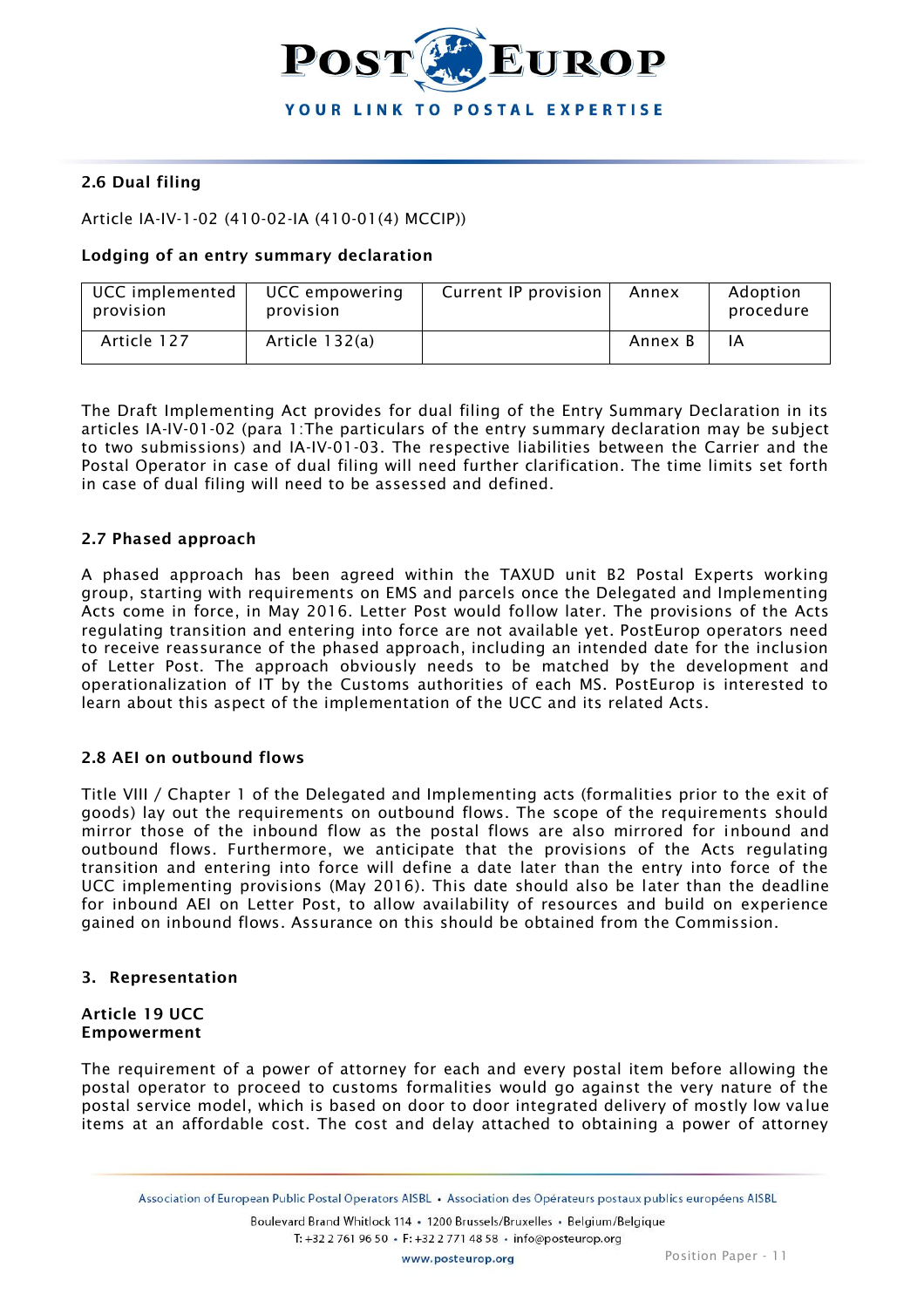

will be detrimental to European citizens, impede the flow of commerce and communication and will not be consistent with the EU initiative on e-commerce.

PostEurop requests that the requirement for a power of attorney is waived for (dutiable) items of correspondence and small consignments, for delivery at a home or business address. PostEurop proposes the following text:

*Pursuant to the 2nd paragraph of article 19.2 of the UCC, the requirement for a proof of power of attorney is waived for parcel consignments under30 kg of weight, when the nature of the service requested by the sender on behalf of the receiver is a door to door integrated service.*

## **4. Office of destination / office of first entry**

### **Article 127 UCC Lodging of an entry summary declaration**

The operational international postal operations are based on an origin to destination relationship, often described as the "postal pipeline". Messaging supporting the operations matches that pattern and only the offices of exchange of origin and destination share and manage information at item (letter or parcel) level. Any intermediate entity, whether carrier or "transit" postal operator, only receives information at postal consignment level, which most of the times include receptacle-level (bag or tray) information.

As it is in the best interest of all parties involved that the item-level information be made available as early as possible before the loading in the origin country, the routing to reach the destination office of exchange is not known at that time. The routing is only defined at the time when the postal consignment is finalised, shortly before it is handed over to the carrier. This is due to the time-constrained nature of postal operations and the flexibility needed to cope with numerous operational contingencies. Even once a routing has been assigned to a postal consignment, it is not infrequent that last minutes changes are made. Furthermore, after the consignment has been handed over to the carrier, the latter often also faces contingencies and routing is amended accordingly.

UCC art. 127.3 states that "The entry summary declaration shall be lodged at the customs office of first entry". It appears very difficult to meet this requirement in a pre-loading context, because, as explained above, the routing is not defined until shortly before handover or loading. It will be especially challenging when the routing implies an intermediate stop, either for transhipment by the carrier or for postal transit by another postal operator.

Art. 127.3 (2nd para.) goes on to provide a possibility for lodging the ENS at another office, under the condition that the latter is able to communicate information to the office of first entry.

PostEurop requests that the DA or IA include provisions on how such alternate lodging locations may operate or some other form of process that would not hamper the postal supply chain. It should be noted that the required flexibility is supported by robust postal supply chain features, under the "postal pipeline" concept, offering a secure environment of established entities, often under Customs supervision, and proven movement tracking capabilities.

Association of European Public Postal Operators AISBL · Association des Opérateurs postaux publics européens AISBL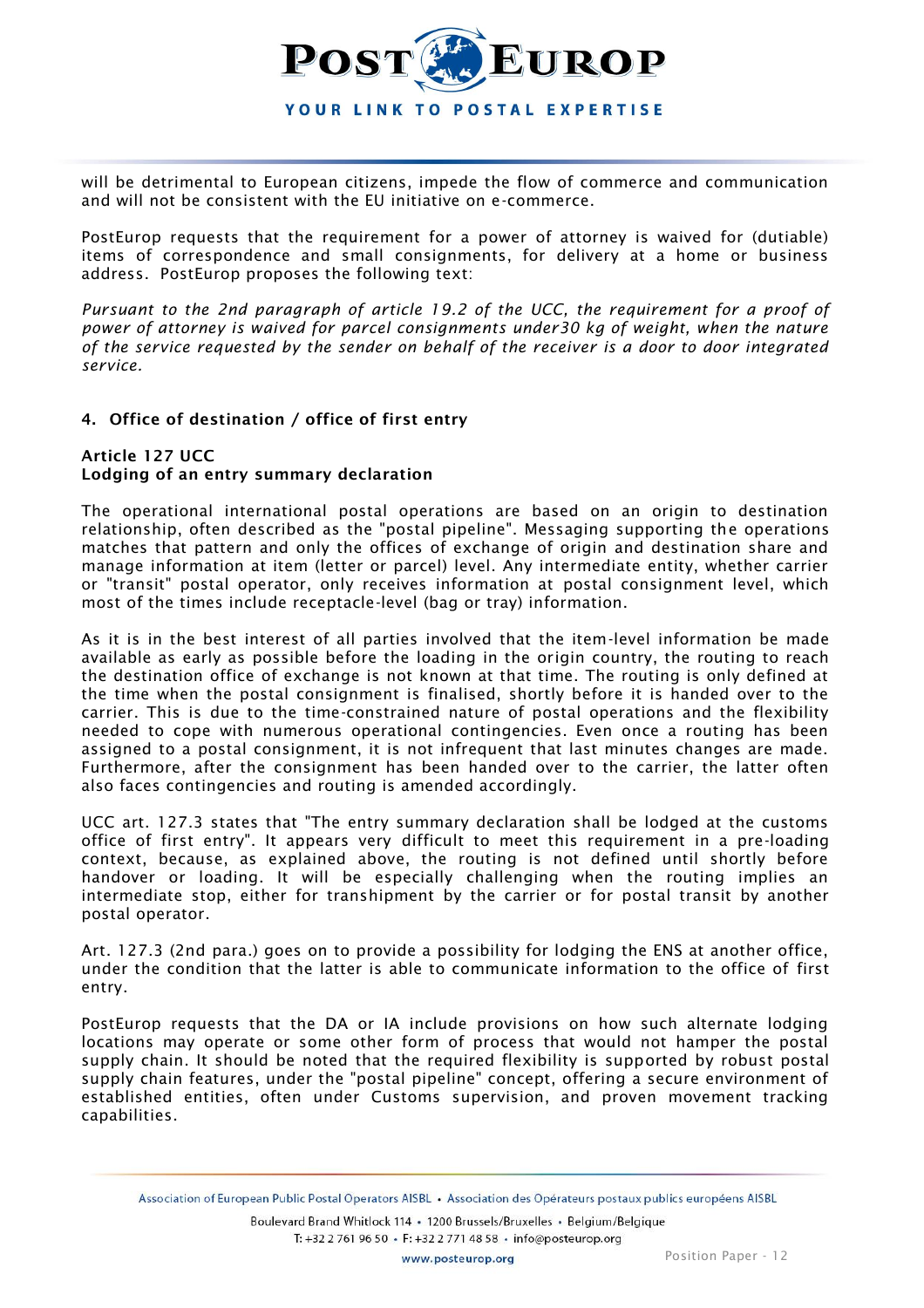

#### **5. Temporary Storage**

Article DA-IV-2-06 (423-03-DA [from Article 710-15 MCCIP])

| UCC implemented<br>provision | UCC empowering<br>provision | Current IP provision                 | Annex | Adoption<br>procedure |
|------------------------------|-----------------------------|--------------------------------------|-------|-----------------------|
| Article 148(4)               | Article 7(c)                | Articles 516,<br>806 (c) (d) (f) (g) | -     | DA                    |

Article IA-IV-2-04 (425-01-IA)

| <b>UCC</b> implemented<br>provision | UCC empowering<br>provision | Current IP provision | Annex | Adoption<br>procedure |
|-------------------------------------|-----------------------------|----------------------|-------|-----------------------|
| Article 145                         | Articles 152(a), 143        | Article 186          |       | ΙA                    |

Art. 148 (4) UCC states that the holder of the authorisation shall keep appropriate records in a form approved by the customs authorities. PostEurop requests that the nature of the accepted records be clarified.

Considering that the ENS will likely be the preferred method to initiate temporary storage, and in connection with the agreed phased-in approach, PostEurop requests that postal flows not or not yet subject to ENS be accordingly exempted from the temporary storage procedure.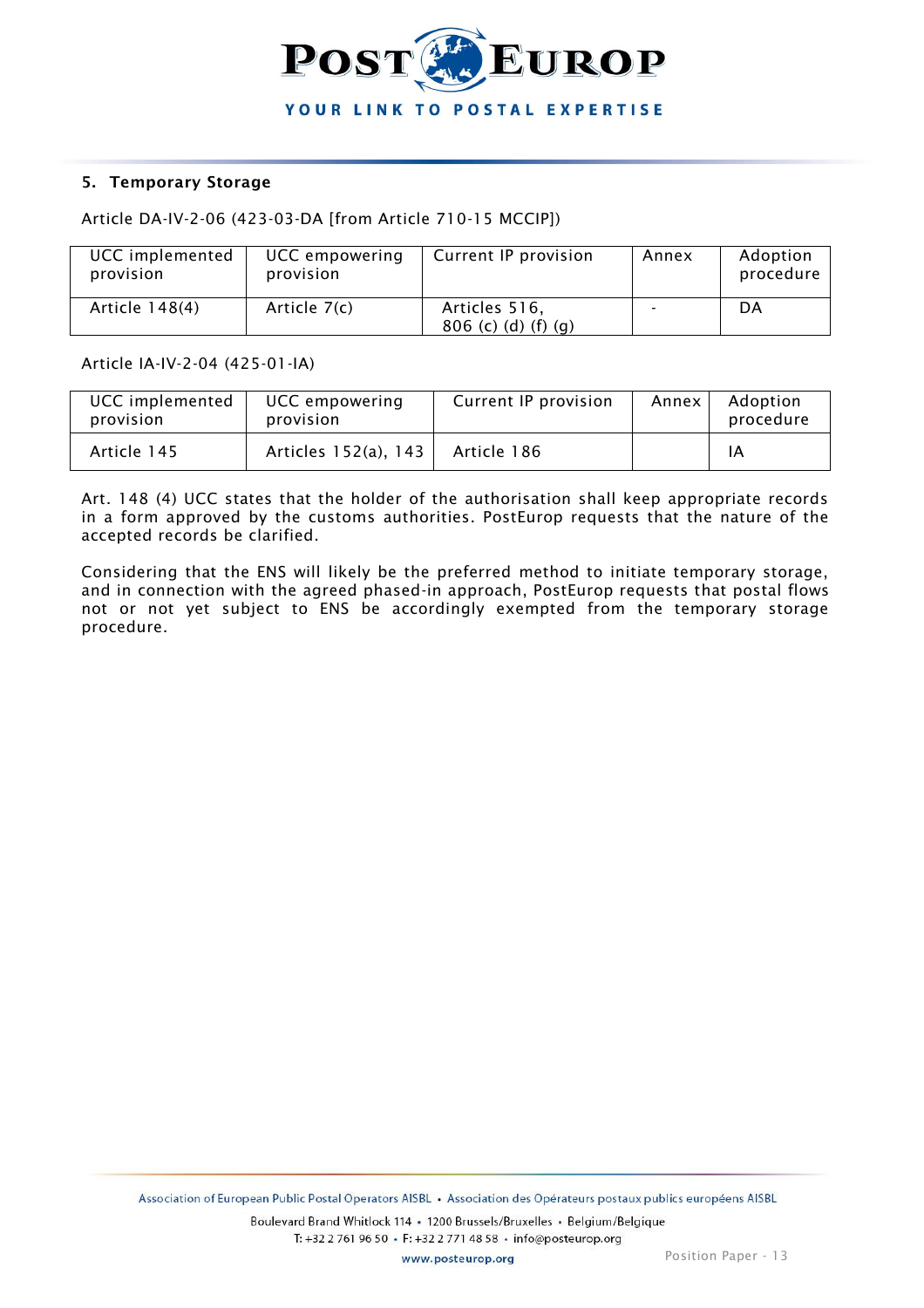

## **Annex 1**

#### **Global single model for Advance Electronic Information process for aviation security risk assessment purposes for postal flows**

Comments related to AEI provisions in the draft IA and DA are provided in connection to the global single postal model endorsed by the UPU Postal Operations Council as described below:

- 1. The origin Post is responsible for electronic capture of the content of the Customs declaration (CN23) made by the sender, and passing the CN23 content to the destination Post via ITMATT (step 1 on the diagram below), as early as possible prior to handover to carrier, and to process the assessment complete or referral notification message received via CUSRSP (or another agreed standard method).
- 2. The destination Post is responsible to provide the CN23 data as received from the origin Post to the destination Customs authority (step 2), via CUSITM or a mutually-agreed method, and to pass on to the origin post the assessment complete confirmation or referral notification received from destination Customs by CUSRSP (or another agreed standard method) (steps 3 & 4).
- 3. The origin Post is responsible to ensure that any receptacle handed over to a carrier contains only items which :
	- are not subject to a requirement for advance information prior to departure, or
	- have been electronically advised as described at point 1 above for which an assessment complete confirmation was received
	- have been treated to any action required based on a referral from destination Customs.
- 4. The origin Post is responsible to retain any item for which it has received a Do Not Load request from destination Customs, or for which the remedial action was not brought to satisfactory conclusion.
- 5. The origin Post is responsible to assure the carrier with a clear statement that all receptacles handed over to the carrier contain only items which meet the requirements for advance information (point 3 above). This must be done through either a CARDIT message or a comparable paper-based declaration that the AEI requirements have been complied with (step 6). If required, the origin post is responsible to assign in CARDIT a Postal Air Waybill (PAWB) number.
- 6. The origin or destination Customs authority can access data associating items with specific receptacles, by contacting their respective Post, as this data is available following the scanning of items into receptacles during the despatch process. If required, the destination post may transmit a copy of the PREDES message to destination Customs (step 5bis).
- 7. In the case of a referral being received by the origin Post based on the advance information process :

Association of European Public Postal Operators AISBL · Association des Opérateurs postaux publics européens AISBL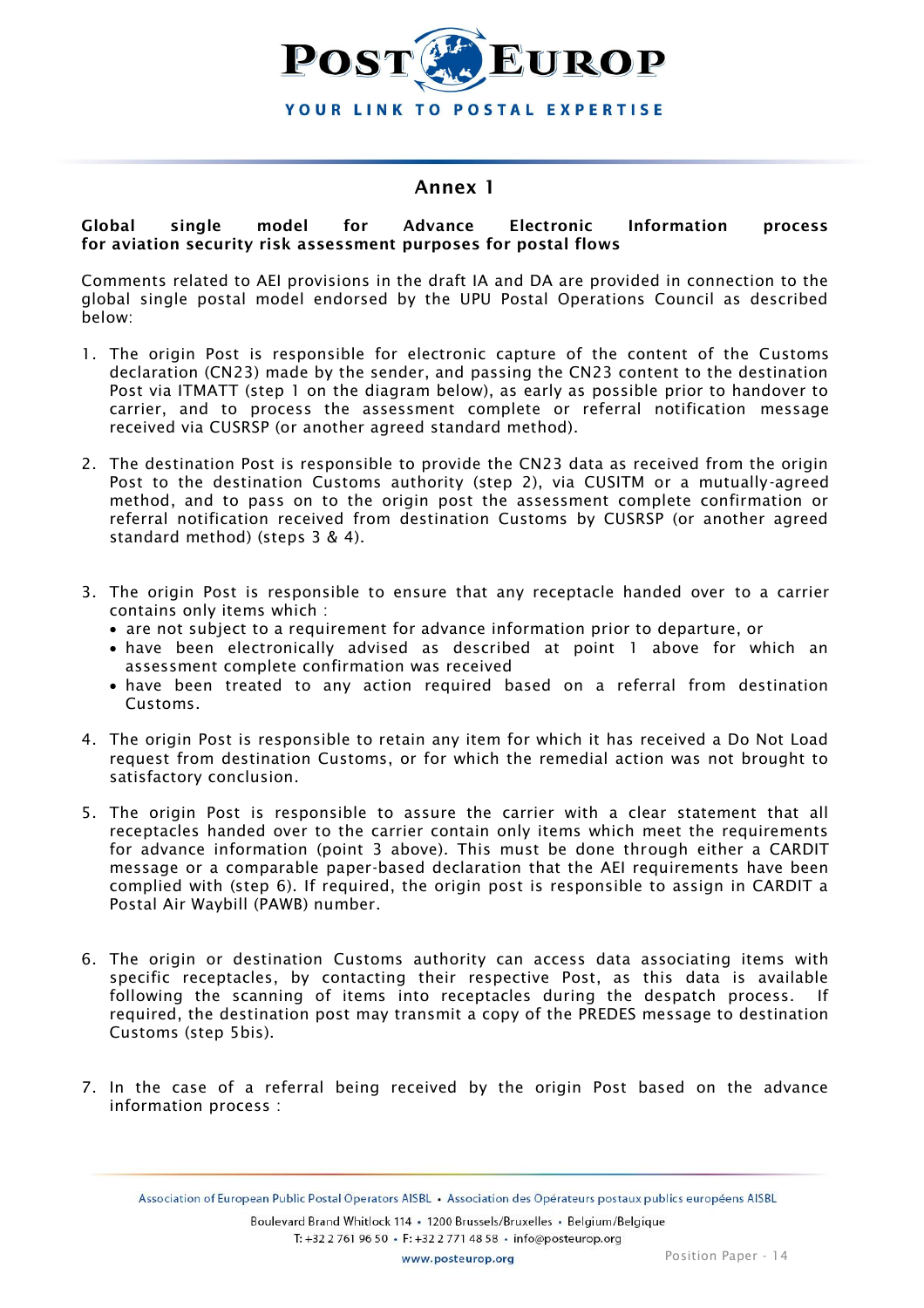

- An agreed response protocol will be activated involving the Post, local authorities and the carrier (as applicable), whereby the item will be located using operational data and appropriate remedial action will be taken regarding the item in question at whatever point or location in the process the item is found;
- A referral is an enforcement tip from a foreign authority that is to be diligently responded to by appropriately authorised parties and in accordance with national legislation. The referral may also be received and acted upon via a direct intervention between authorities of destination and origin per above;
- Action in response to a referral may result in an item being deemed fit for onward conveyance in which case the item will be returned to the mail stream for onward forwarding and processing.
- 8. The carrier shall not be liable for any aspect of item-level data as noted in points 1 and 2 above, since this data and its provision is outside carrier's responsibility.
- 9. The postal operator shall not be liable for any aspect of conveyance data as noted in points 10 and 11 below, since this data and its provision is outside postal operator's responsibility.
- 10.The carrier is responsible to confirm that, for all receptacles received from a postal operator, it has received a statement that all AEI requirements have been complied with (as per point 5 above), and to file carrier-related AEI elements as required by destination Customs (step 7).
- 11.If required, the carrier will use the Postal Air Waybill number and add the required details, which may include receptacle identifiers, to include postal consignments to the manifest provided to destination Customs.



Association of European Public Postal Operators AISBL · Association des Opérateurs postaux publics européens AISBL Boulevard Brand Whitlock 114 · 1200 Brussels/Bruxelles · Belgium/Belgique T: +32 2 761 96 50 · F: +32 2 771 48 58 · info@posteurop.org

www.posteurop.org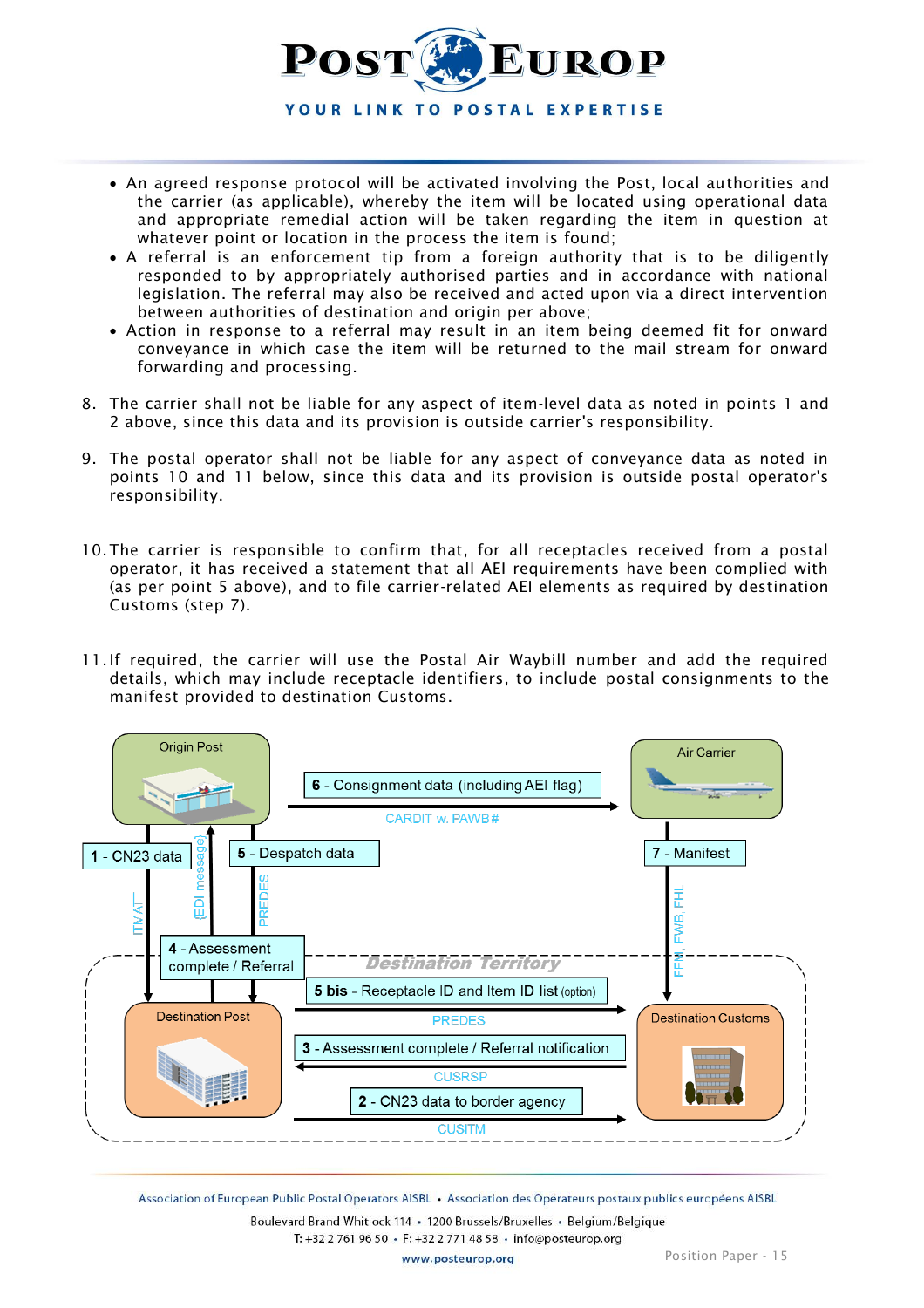

## **Notes to the diagram:**

- 1. The advance data flowchart comprises 7 steps shown in the explanatory dialog boxes. However, this is only a conceptual representation of the principles described above because several challenges remain to overcome (e.g. EDI messaging between posts and carriers is not available everywhere, and may need to be complemented by paper -based procedures).
- 2. DNL ("Do not load") and HRCM (High risk cargo & mail) screening are considered to be the representative examples of a "Referral."
- 3. If no "referral" is received and if an "assessment complete" has been received for an item, the origin Post can handover the items concerned to the carrier and the carrier can load them, so that the current worldwide mail flows will not be hampered.